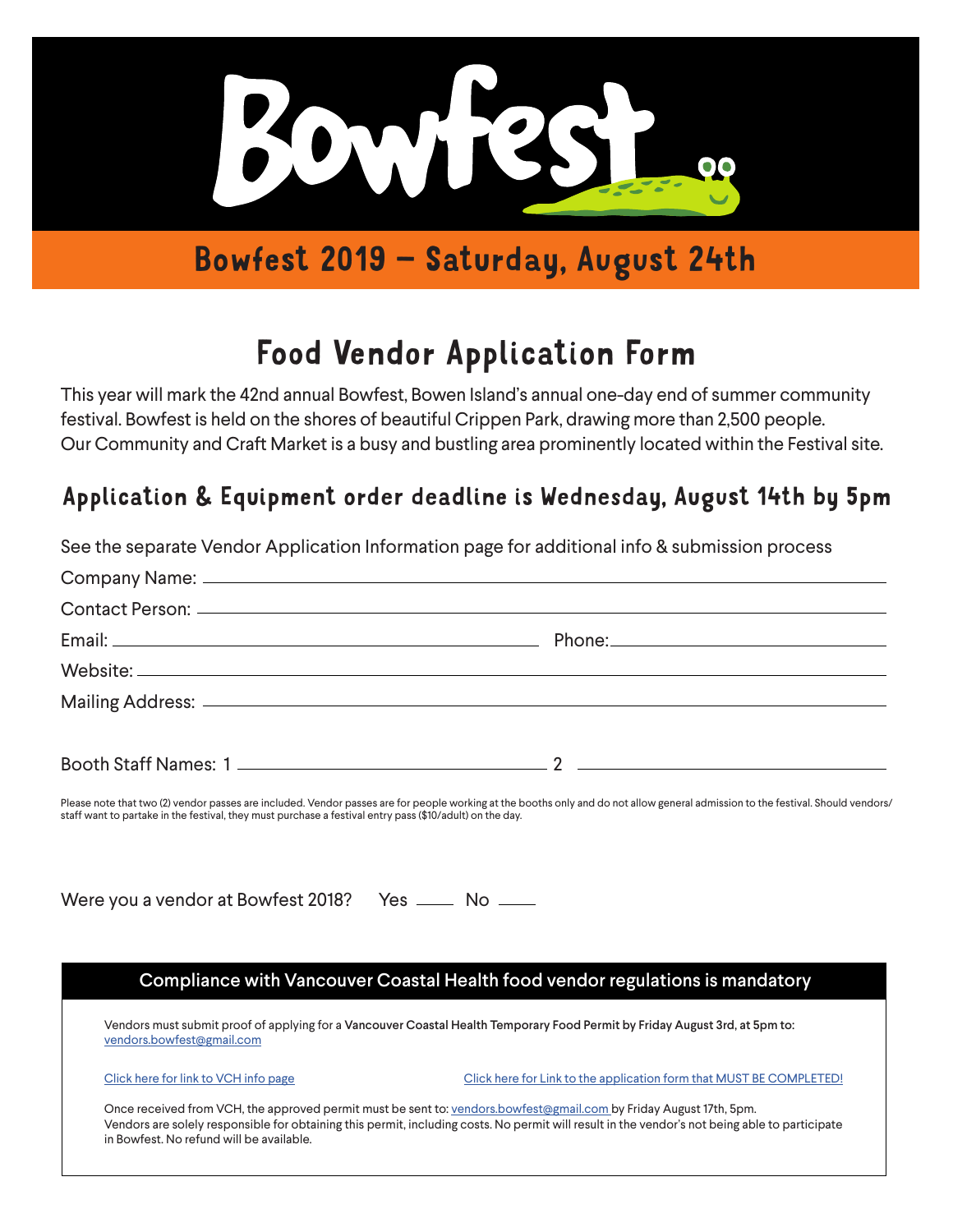#### **Menu**

Menu items will be approved individually; please list items in order of preference. Submit a complete list, including beverages. Only approved items may be sold. Identify menu items that feature local (L), fair trade (FT), or organic (O) ingredients. Also identify vegetarian (V), vegan (VN), and gluten free (GF) options.

| <b>Menu Items</b> | Ingredients | Price | L/FT/O<br>V/VN/GF |
|-------------------|-------------|-------|-------------------|
|                   |             |       |                   |
|                   |             |       |                   |
|                   |             |       |                   |
|                   |             |       |                   |
|                   |             |       |                   |
|                   |             |       |                   |
|                   |             |       |                   |
|                   |             |       |                   |
|                   |             |       |                   |
|                   |             |       |                   |
|                   |             |       |                   |
|                   |             |       |                   |
|                   |             |       |                   |
|                   |             |       |                   |
|                   |             |       |                   |
|                   |             |       |                   |
|                   |             |       |                   |
|                   |             |       |                   |
|                   |             |       |                   |
|                   |             |       |                   |
|                   |             |       |                   |
|                   |             |       |                   |
|                   |             |       |                   |
|                   |             |       |                   |